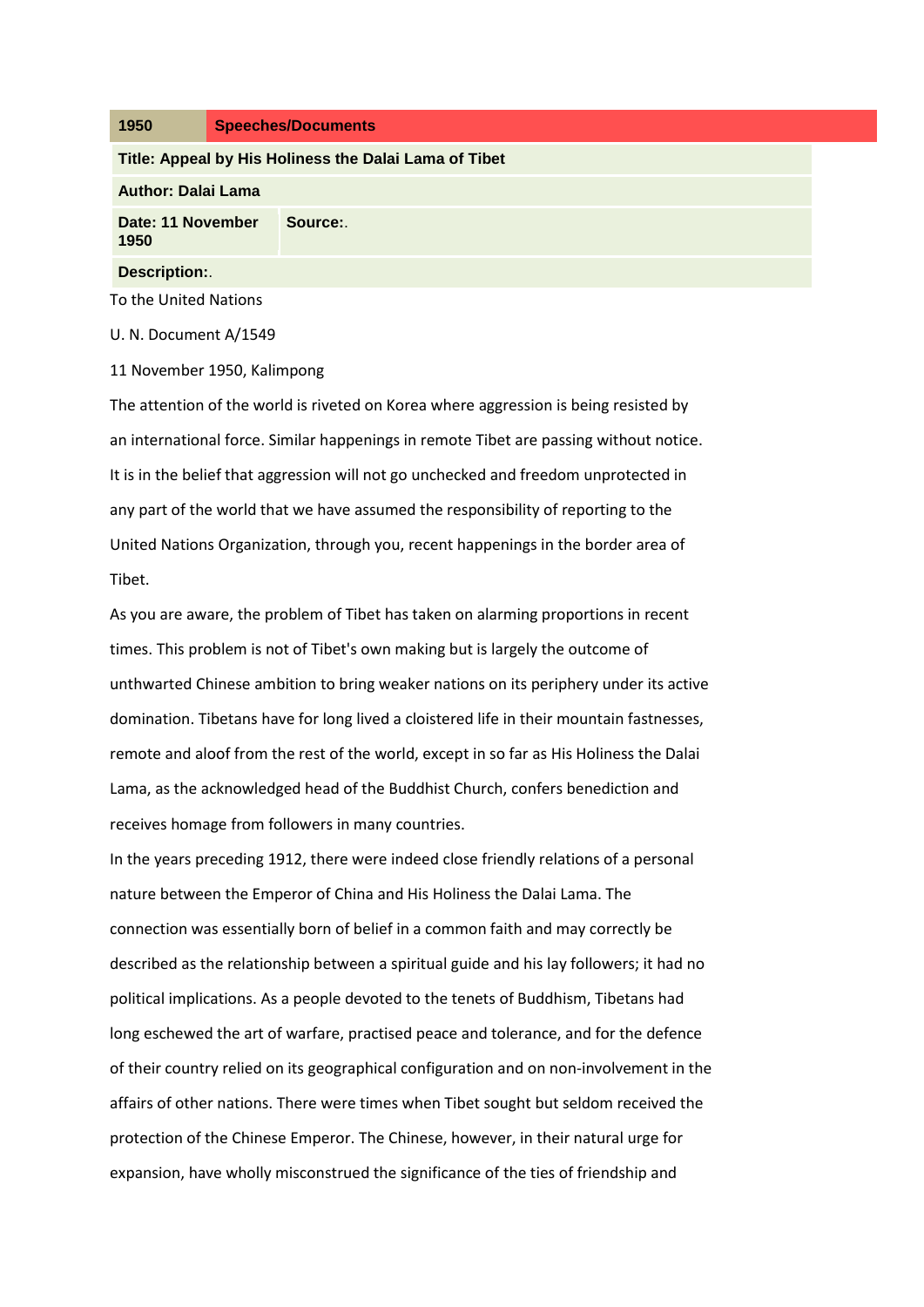interdependence that existed between China and Tibet as between neighbours. To them China was suzerain and Tibet a vassal State. It is this which first aroused legitimate apprehension In the mind of Tibet regarding China's designs on its independent status.

The conduct of the Chinese during their expedition of 1910 completed the rupture between tile two countries. In 1911-1912, Tibet, under the Thirteenth Dalai Lama, declared its complete independence-even Nepal simultaneously broke away from allegiance to China-while the Chinese revolution of 1911, which dethroned the last Manchurian Emperor, snapped the last of the sentimental and religious bonds that Tibet had with China. Tibet thereafter depended entirely on its isolation, its faith in the wisdom of the Lord Buddha, and occasionally on the support of the British in India for its protection. No doubt in these circumstances the latter could also claim suzerainty over Tibet. Tibet, notwithstanding Anglo-Chinese influence from time to time, maintained its separate existence, in justification of which it may be pointed out that it has been able to keep peace and order within the country and remain at peace with the world. It continued to maintain neighbourly good will and friendship with the people of China, but never acceded to the Chinese claim of suzerainty in 1914. It was British persuasion which led Tibet to sign a treaty which superimposed on it the nominal (non-interfering) suzerainty of China and by which China was accorded the right to maintain a mission in Lhasa, though it was strictly forbidden to meddle in the internal affairs of Tibet. Apart from that fact, even the nominal suzerainty which Tibet conceded to China is not enforceable because of the non-signature of the treaty of 1914 by the Chinese. It will be seen that Tibet maintained independent relations with other neighbouring Countries, such as India and Nepal, Furthermore, despite friendly British overtures, it did not compromise its position by throwing in its forces in the Second World War on the aide of China. Thus it asserted and maintained its complete independence. The treaty of 1914 still guides relations between Tibet and India, and China not being a party to it may he taken to have renounced the benefits that would have otherwise accrued to it from the treaty. Tibet's independence thereby reassumed de jure Status.

The slender tie that Tibet maintained with China after the 1911 revolution became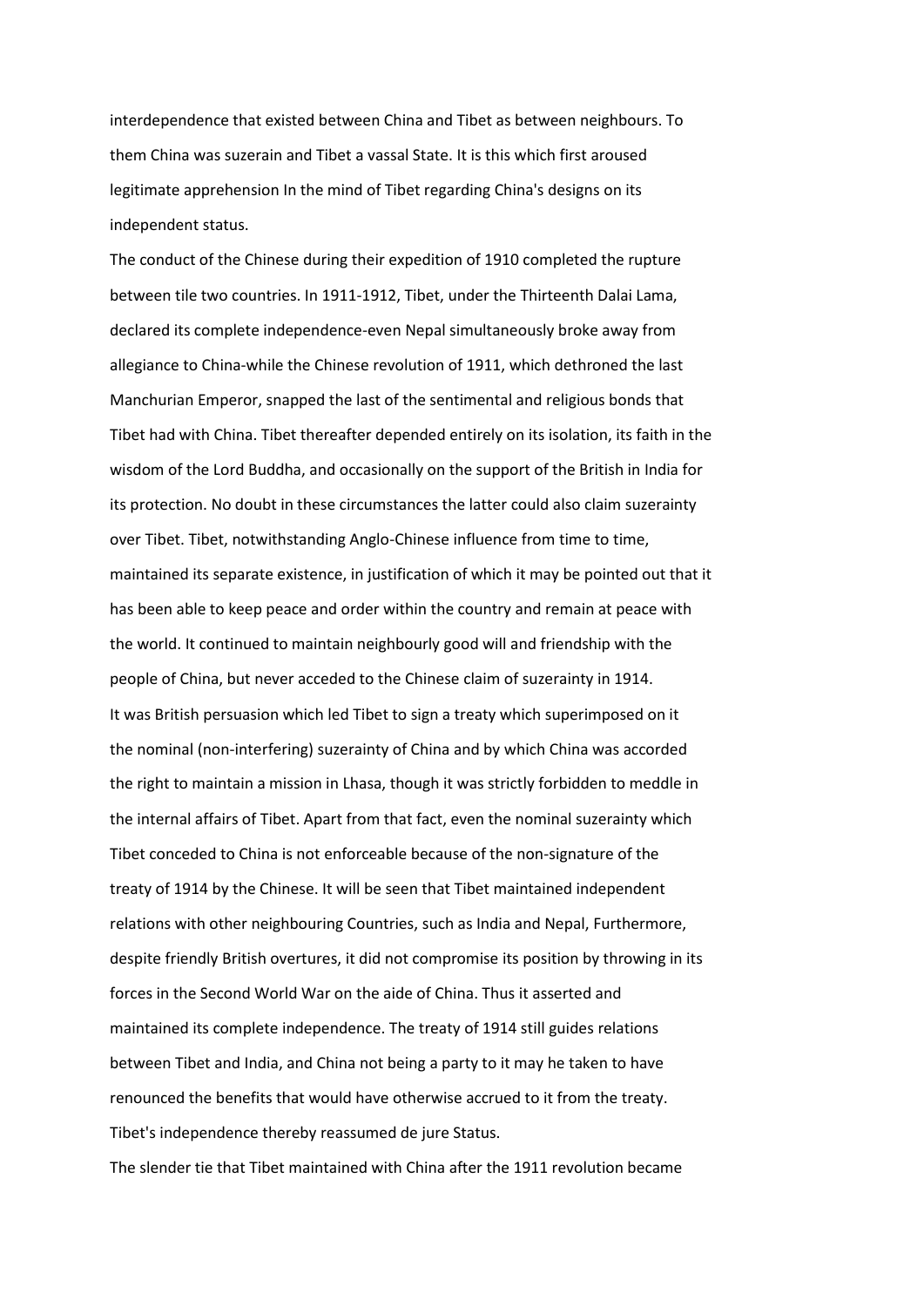less justifiable when China underwent a further revolution and turned Into a fullfledged Communist State. There can be no kinship or sympathy between such divergent creeds as those espoused by China and Tibet. Foreseeing future complications, the Tibetan Government broke off diplomatic relations with China and made a Chinese representative in Lhasa depart from Tibet in July, 1949. Since then, Tibet has not even maintained foreign relations with the Chinese Government and people. It desires to live apart, uncontaminated by the germ of a highly materialistic creed, but China is bent on not allowing Tibet to live in peace. Since the establishment of the People's Republic of China, the Chinese have hurled threats of liberating Tibet and have used devious methods to intimidate and undermine the Government of Tibet. Tibet recognizes that it is in no position to resist. It is thus that it agreed to negotiate on friendly terms with the Chinese Government. It is unfortunate that the Tibetan mission to China was unable to leave India through no fault of its own, but for want of British visas, which were required for transit through Hong Kong. At the kind intervention of the Government of India, the Chinese People's Republic condescended to allow the Tibetan mission to have preliminary negotiations with the Chinese Ambassador to India, who arrived in New Delhi only in September. While these negotiations were proceeding in Delhi, Chinese troops, without warning or provocation, crossed the Dl Chu river, which has for long been the boundary of Tibetan territory, at a number of places on October 7, 1950. In quick succession, places of strategic importance such as Demar, Kamto, Tunga, Tshame, Rimochegotyu, Yakalo, and Markham, fell to the Chinese. Tibetan frontier garrisons in Kham, which were maintained not with any aggressive design, but as a nominal protective measure, were all wiped out. Communist troops converged in great force from five directions on Chamdo, the capital of Kham, which fell soon alter. Nothing is known of the fate of a minister of the Tibetan Government posted there. Little is known in the outside world of this sneak invasion. Long after the invasion had taken place, China announced to the world that it had asked its armies to march into Tibet. This unwarranted act of aggression has not only disturbed the peace of Tibet, but it is also in complete disregard of a solemn assurance given by China to the Government of India, and it has created a grave situation in Tibet and may eventually